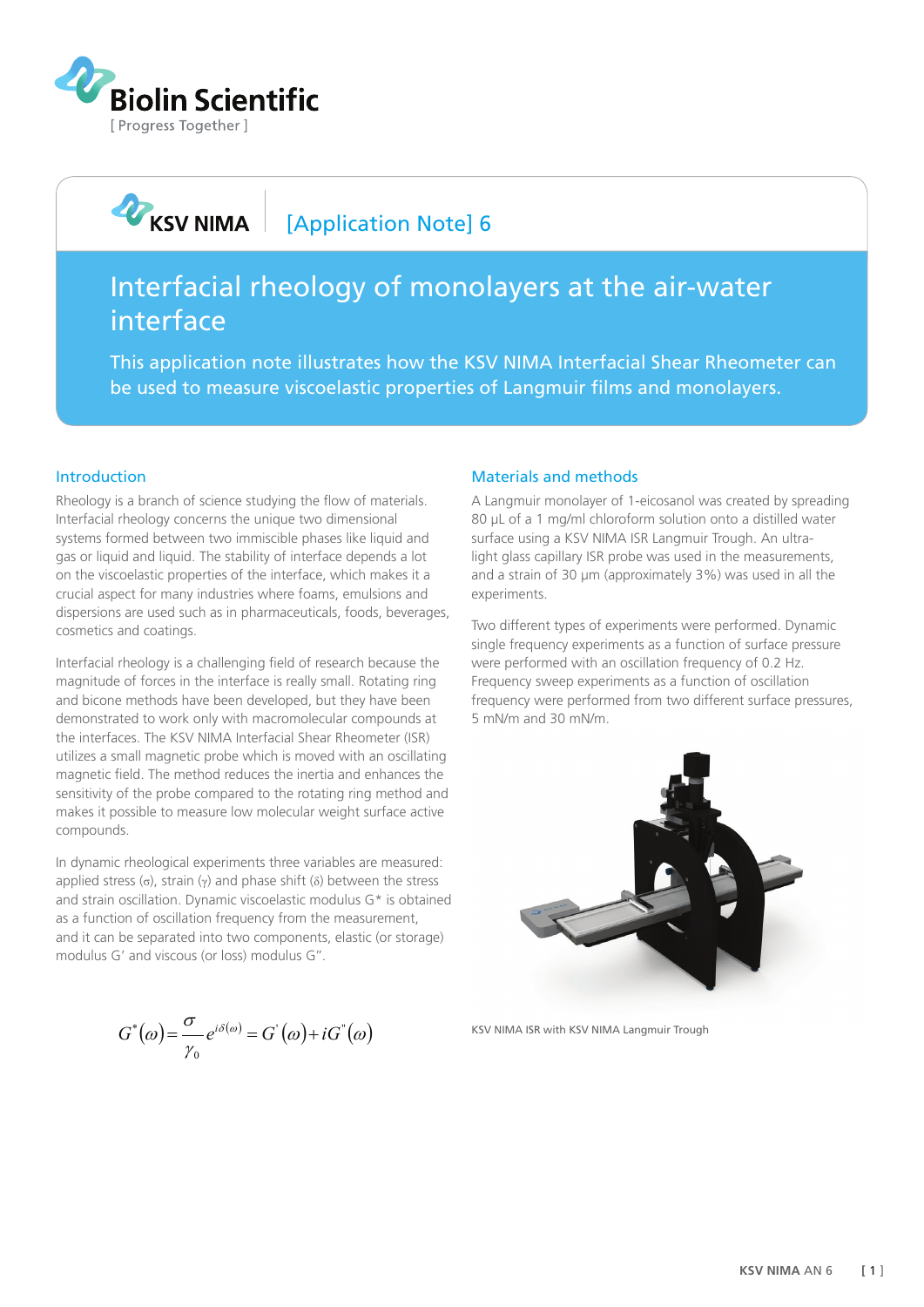

**[Figure 1]:** Surface storage and loss moduli for eicosanol as a function of surface pressure.



Surface storage (G') and loss modulus (G'') obtained from the single frequency experiment are shown in Figure 1. The G'' shows a maximum when surface pressure is approximately 6 mN/m. The monolayer shows highly viscous behavior at low surface pressures (below phase transition at 15 mN/m). As surface pressure increases, the monolayer viscosity decreases until phase transition. After phase transition, viscosity remains constant.

Both the elastic (G') and viscous modulus (G'') remain constant when the surface pressure reaches approximately 15 mN/m. The surface pressure value corresponds to a phase transition in the packing of the eicosanol monolayer from tilted-liquid to liquiduntilted phase (Figure 2). After the phase transition, the film retains some viscous properties while the elasticity is practically zero (Figure 1). This is in accordance with similar experiments in literature done with home-built equipment. [1]

The G' and G'' values are shown in Figure 3 as a function of frequency for eicosanol at 5 mN/m, 30 mN/m pressure and for pure water. At high surface pressure (30 mN/m) only the G'' is measured (frequency dependent) showing that the monolayer has purely viscous properties. The frequency dependent transition at 0.5 Hz in the monolayer at 5 mN/m surface pressure is clearly observed in surface storage (G'). Shear rate –corrected surface modulus ( $\mu' = G''/\delta$  and  $\mu'' = G'/\delta$ ) is shown in Figure 4 where  $\delta$  is the phase difference between strain and stress. The graph shows that the monolayer has slight shear-thinning at 5 mN/m but not at 30 mN/m surface pressure.

At surface pressure 5 mN/m the eicosanol alkyl chains are tilted, and some are parallel to the interface. The probe shearing at the interface bends the alkyl chains towards the movement and above the phase transition frequency the chains do not have time to relax to the new conformation. This would explain higher elasticity at higher frequencies. At 30 mN/m surface pressure all the chains are practically standing upright and there is no measurable elasticity in the film at any frequencies.





**[Figure 3]:** Frequency dependence of the dynamic moduli and complex viscosity for eicosanol at 5 mN/m and 30 mN/m. G' for eicosanol at 30 mN/m and water is not seen in the figure.



**[Figure 4]:** Shear rate - corrected surface modulus as a function of frequency for eicosanol at 5 mN/m, 30 mN/m pressure and for pure water. µ'' for eicosanol at 30 mN/m and water is not seen in the figure.